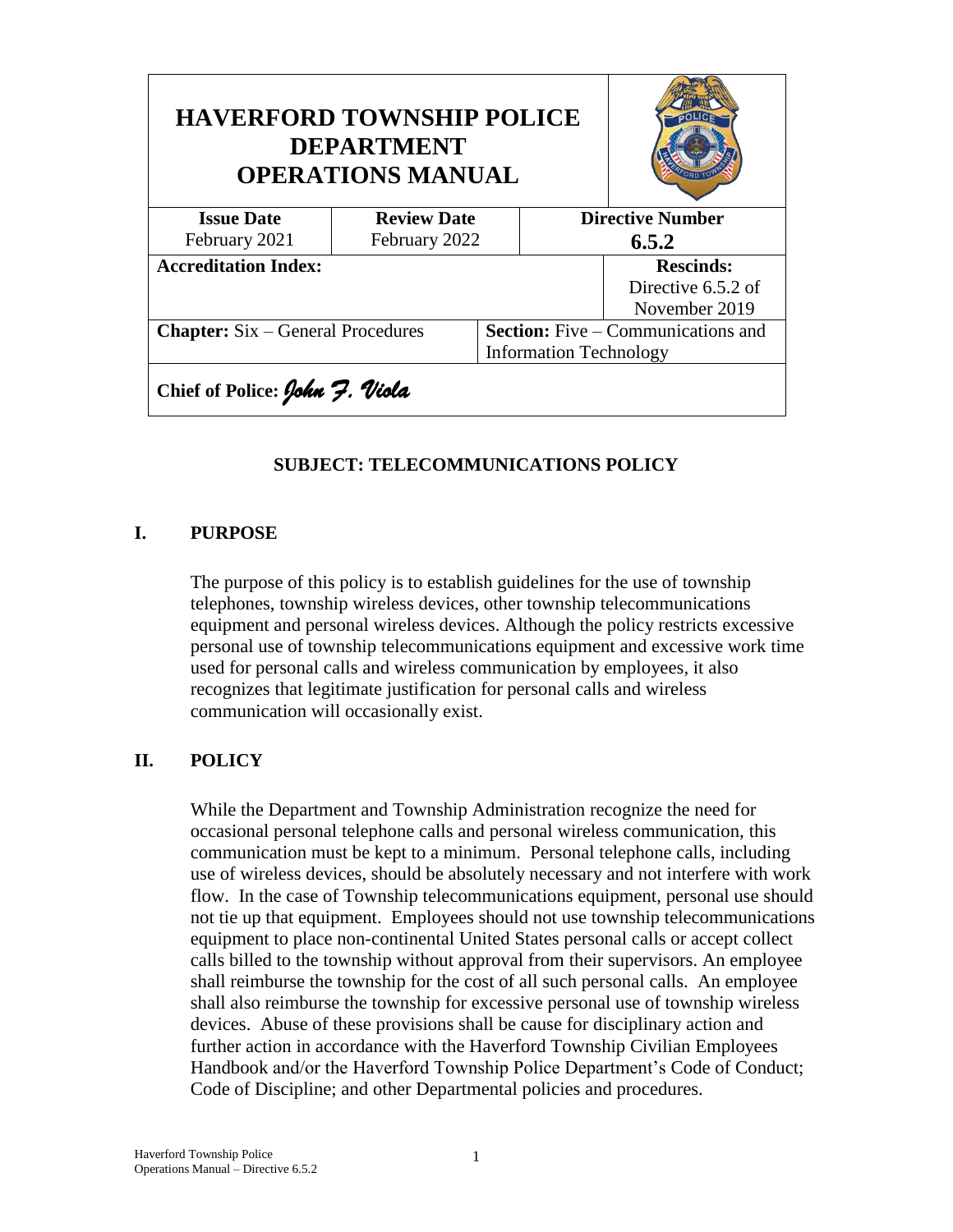- **Telecommunications Equipment** Any wired or wireless device that allows for the transmission and reception of voice, image, text and/or data used for the dissemination or gathering of information.
	- **Examples**: Include but are not limited to traditional wired telephones, VoIP phones, wireless phones, faxes, I-Pads and applications on any device that accomplish similar tasks of the above devices.

## **IV. PROCEDURES**

- A. Township Telecommunications Equipment
	- 1. All township telecommunications equipment shall be used in accordance with the above policy and shall also conform to the guidelines listed on the Wireless Device Guideline Acknowledgement Form (Appendage # A)
	- 2. Township telecommunications equipment is for Department business. Personal use of this equipment should be limited and conform to the above policy.
- B. Personal Telecommunications Equipment
	- 1. All personal telecommunications equipment shall be used in accordance with the above policy and shall not interfere or give the appearance of interference with the performance of an employee's duties.
- C. Disciplinary Action
	- 1. The following conduct is considered misuse or abuse of telecommunications equipment. Violations of this policy will subject an employee to disciplinary action, up to and including dismissal and possible further action in accordance with law:
		- a) Any use of Township telephones or telecommunications equipment in connection with outside employment or in connection with the operation of a business for profit;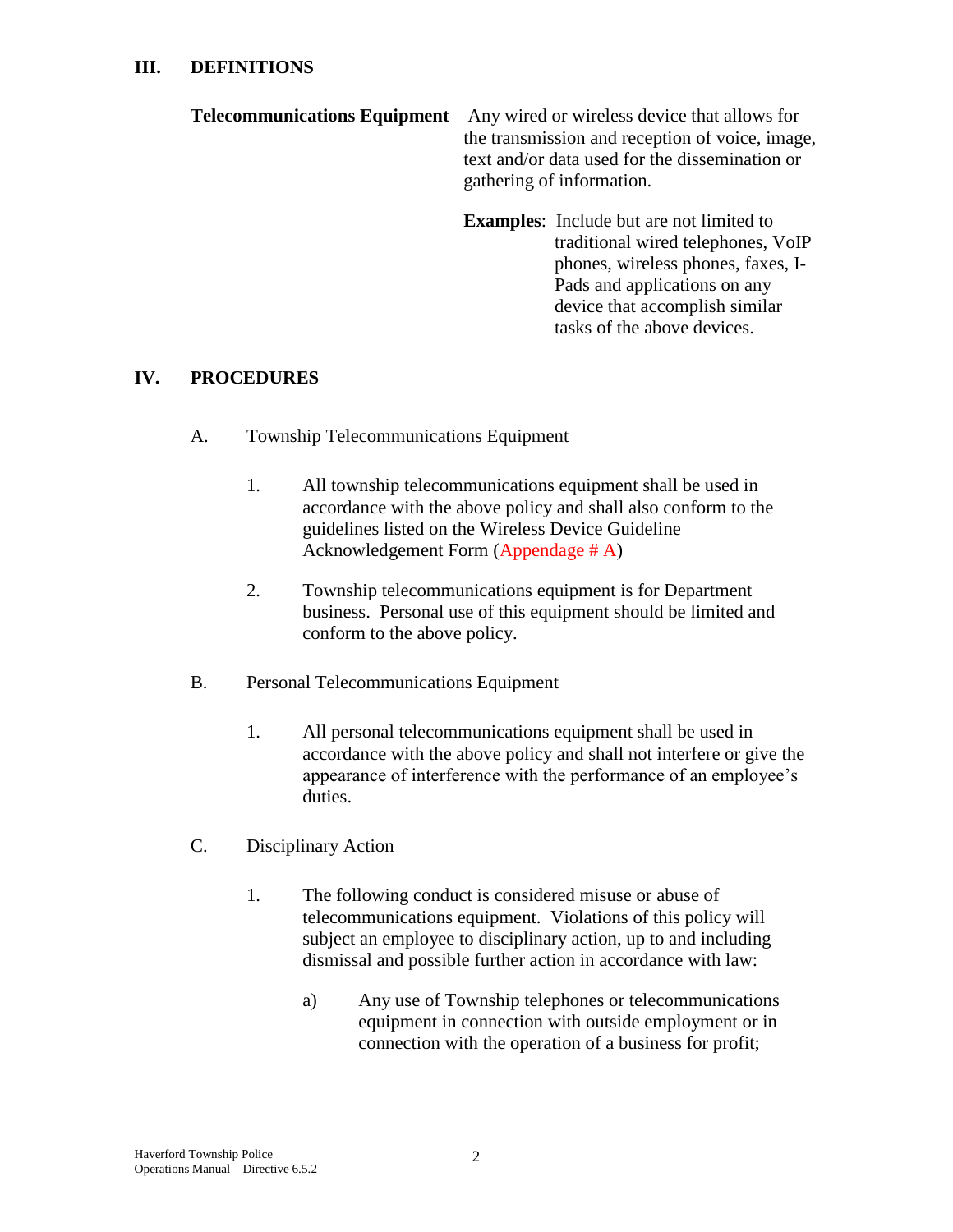- b) Excessive personal use of township telecommunications equipment, whether or not a toll call (additional cost) is incurred;
- c) Failure to accurately report personal use of Township telecommunications equipment which results in toll charges (additional cost).
- d) Failure to reimburse the Township as provided in this policy;
- e) Excessive use of personal telecommunications equipment while on duty.
- f) Any other failure to comply with this policy.
- 2. Supervisors and Division Commanders are responsible and accountable for compliance with this policy in their units and/or divisions.

# **BY ORDER OF THE CHIEF OF POLICE**